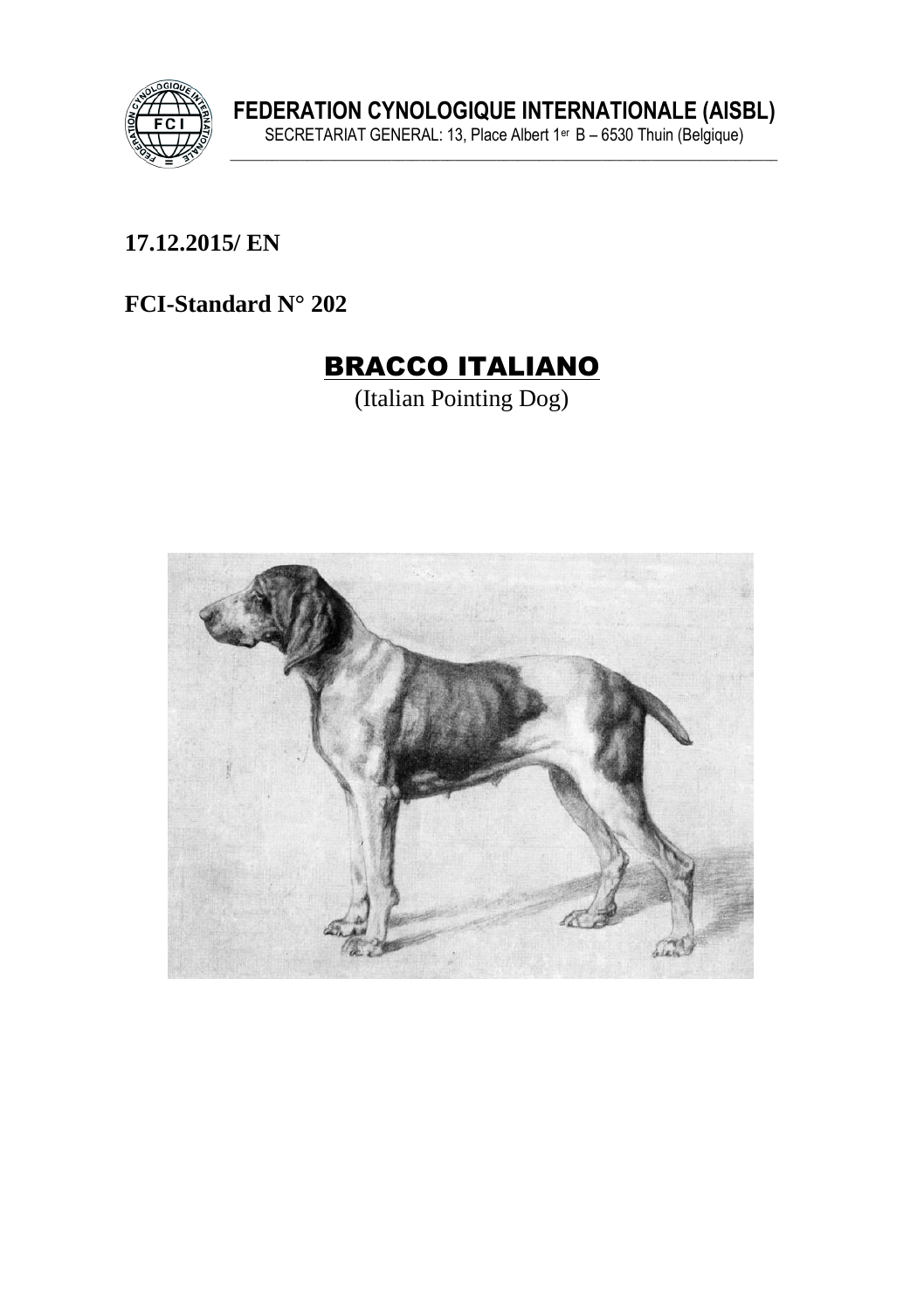**TRANSLATION**: Mrs. Peggy Davies. Revised by SABI and Mrs. Renée Sporre-Willes. Official language (EN).

#### **ORIGIN**: Italy.

#### **DATE OF PUBLICATION OF THE OFFICIAL VALID STANDARD**: 13.11.2015.

**UTILIZATION**: Pointing dog.

#### **FCI-CLASSIFICATION**: Group 7 Pointing Dogs. Section 1 Continental pointing dogs, Type "Braque". With working trial.

**BRIEF HISTORICAL SUMMARY**: This dog of ancient Italian origin used for bird hunting has modelled itself and developed over the ages; from the hunting of yester years by means of hunt and shooting. Frescoes from the 14th century are proof of the indisputable timelessness of the Italian pointer over the centuries, regarding his morphology or his hunting aptitudes as a pointing dog. Selected for great ability in fast and wide trot and by nature an excellent retriever.

**GENERAL APPEARANCE**: Of strong and harmonious construction, powerful appearance. The preferred subjects are those with lean limbs, well developed muscles, well defined lines with a markedly sculpted head and a very obvious lower orbital chiselling, elements which all contribute to give distinction to this breed.

**IMPORTANT PROPORTIONS**: Length of the body is the same or a little more than the height at the withers. Length of head is equal to 4/10 of the height at the withers; its width, measured at the level of the zygomatic arches, is less than half its length. Skull and muzzle are of equal length.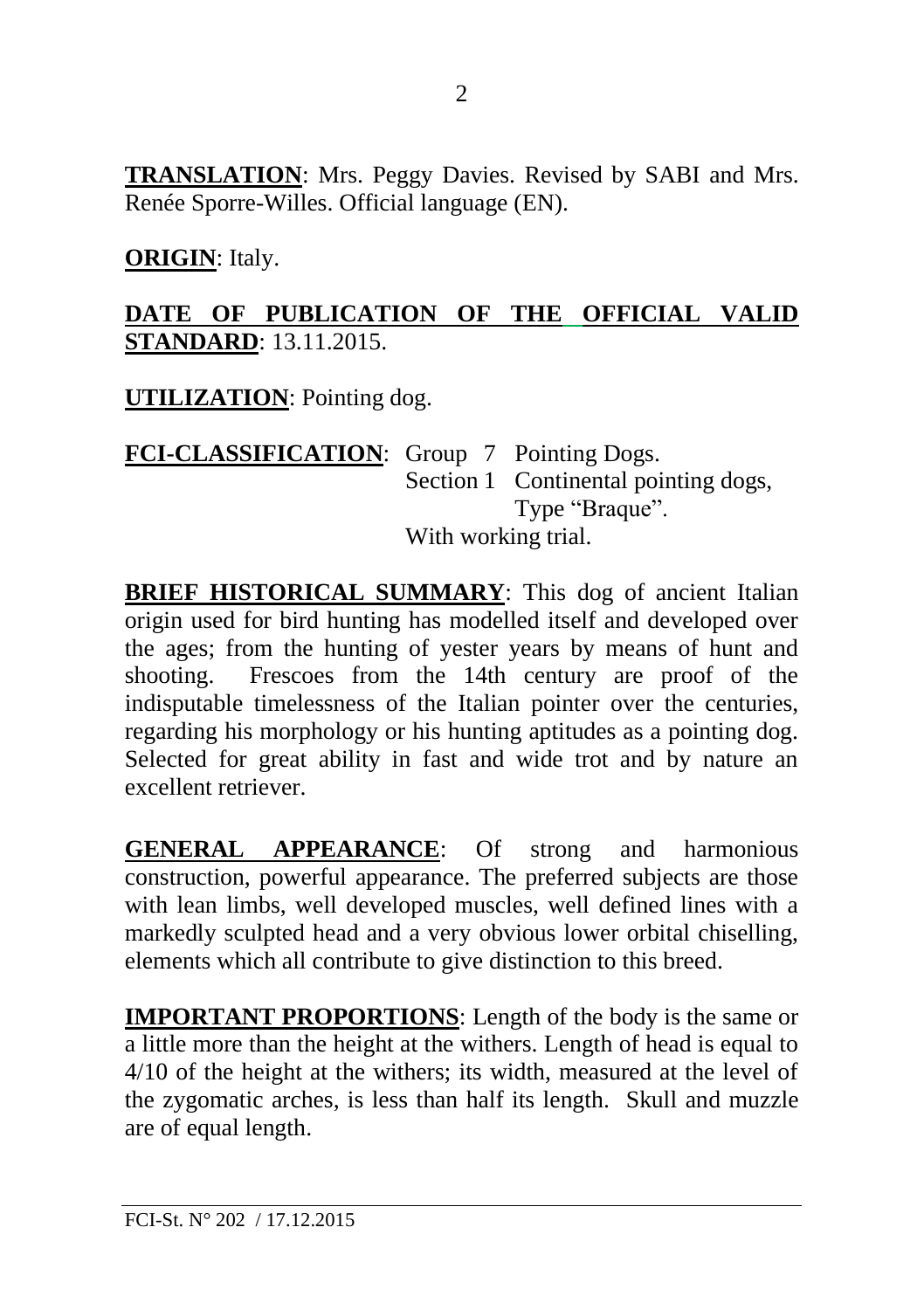**BEHAVIOUR/TEMPERAMENT**: Tough and adapted to all types of hunting, reliable, endowed with an excellent ability to understand, docile and easy to train.

**HEAD:** Angular and narrow at the level of the zygomatic arches; the length of the skull equals the length of the muzzle. The upper longitudinal axes of the skull and muzzle are divergent, i.e. if extending the top line of the muzzle the latter must emerge in front of the occipital protuberance, ideally at mid-length of the skull.

#### CRANIAL REGION:

Skull: Seen in profile, the skull is in the shape of a very open arch. Seen from above, it forms lengthwise an elongated ellipse. The width of the skull, measured at the level of the zygomatic arches, should not exceed half of the length of the head. The bulge of the forehead and the supraorbital ridges are perceptible. The frontal groove is visible and ends at mid-length of the skull. The interparietal crest is short and not very prominent. The occipital protuberance is pronounced.

Stop: Not pronounced.

#### FACIAL REGION:

Nose: Voluminous, with large well-opened nostrils, protruding slightly over the lips with which it forms an angle. Colour is more or less pink – to flesh-coloured or brown, depending on the colour of the coat.

Muzzle: Either slightly arched or straight. Its length is equal to half of the length of the head and its depth measures 4/5 of its length. Seen from the front, the lateral sides of the muzzle converge slightly, still presenting a foreface of good width. The chin is not very apparent.

Lips: Upper lips well developed, thin and floppy without being flaccid, covering the jaw; seen in profile, they overlap the lower jaw slightly. Seen from the front, they form an inverted  $\langle V \rangle$  below the nose; the corner of the lips must be marked without being droopy.

Jaws/Teeth: Dental arches well adapted, with the teeth square set to the jaw; scissor bite. A pincer bite is also acceptable.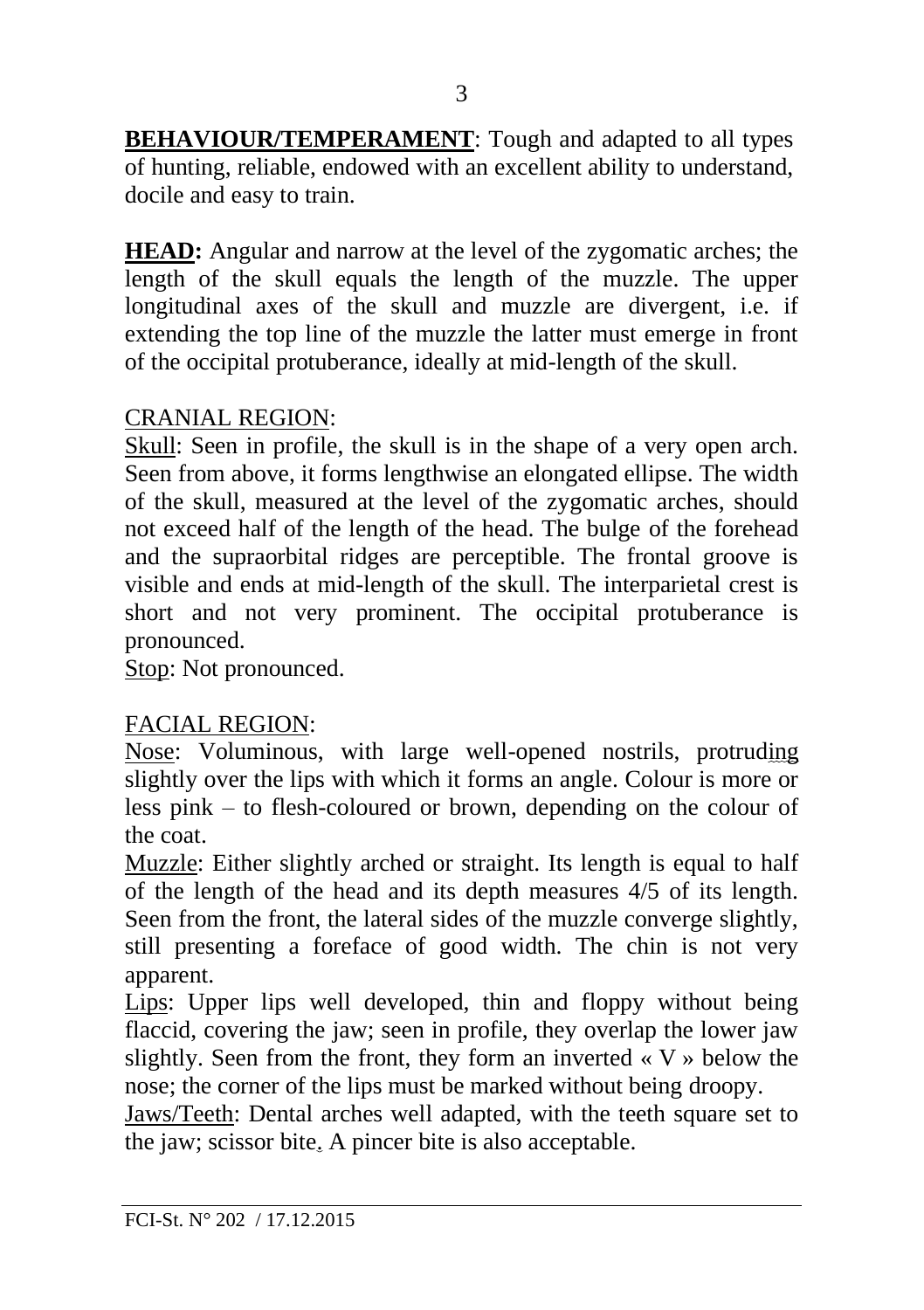Cheeks: Lean.

**EYES**: Semi-lateral position with a soft and submissive expression, neither deep set nor prominent. Eyes fairly large, eyelids ovalshaped and close fitting (no entropion or ectropion). The iris is of a more or less dark ochre or brown colour depending on the coat colour.

**EARS**: Long, they should reach the tip of the nose without being stretched. Their width is at least equal to half their length; raised only very slightly; base rather narrow, set rather backwards at level of zygomatic arches; a supple ear with a front rim well turned inwards and really close to the cheek is appreciated; the tips are slightly rounded.

**NECK:** Powerful, in truncated cone shape, length not less than 2/3 of the length of the head, well detached from the nape. The throat shows a soft double dewlap.

### **BODY**:

Topline: The topline presents two lines: one, almost straight, slopes from the withers to the 11th dorsal vertebra; the other is slightly arched, joining with the line of the rump.

Withers: Well defined, with the points of the shoulder blades well separated.

Loin: Wide lumbar region, muscled, short and slightly convex.

Croup: Long (about 1/3 of the height at the withers), broad and well muscled; the ideal pelvic angulation (angle formed by the pelvic girdle with a horizontal line) is 30°.

Chest: Broad, deep and well let down to the elbows, without forming a keel, with well-sprung ribs, particularly in the lower part.

Underline and belly: Lower profile almost horizontal along the ribcage rising slightly at the abdomen.

**TAIL**: Thick at the base, straight, with a slight tendency to taper; hair short. When the dog is in action and especially when questing, it is carried horizontally or nearly. The natural tail should not extend below the hock and have the above-mentioned features. If docked,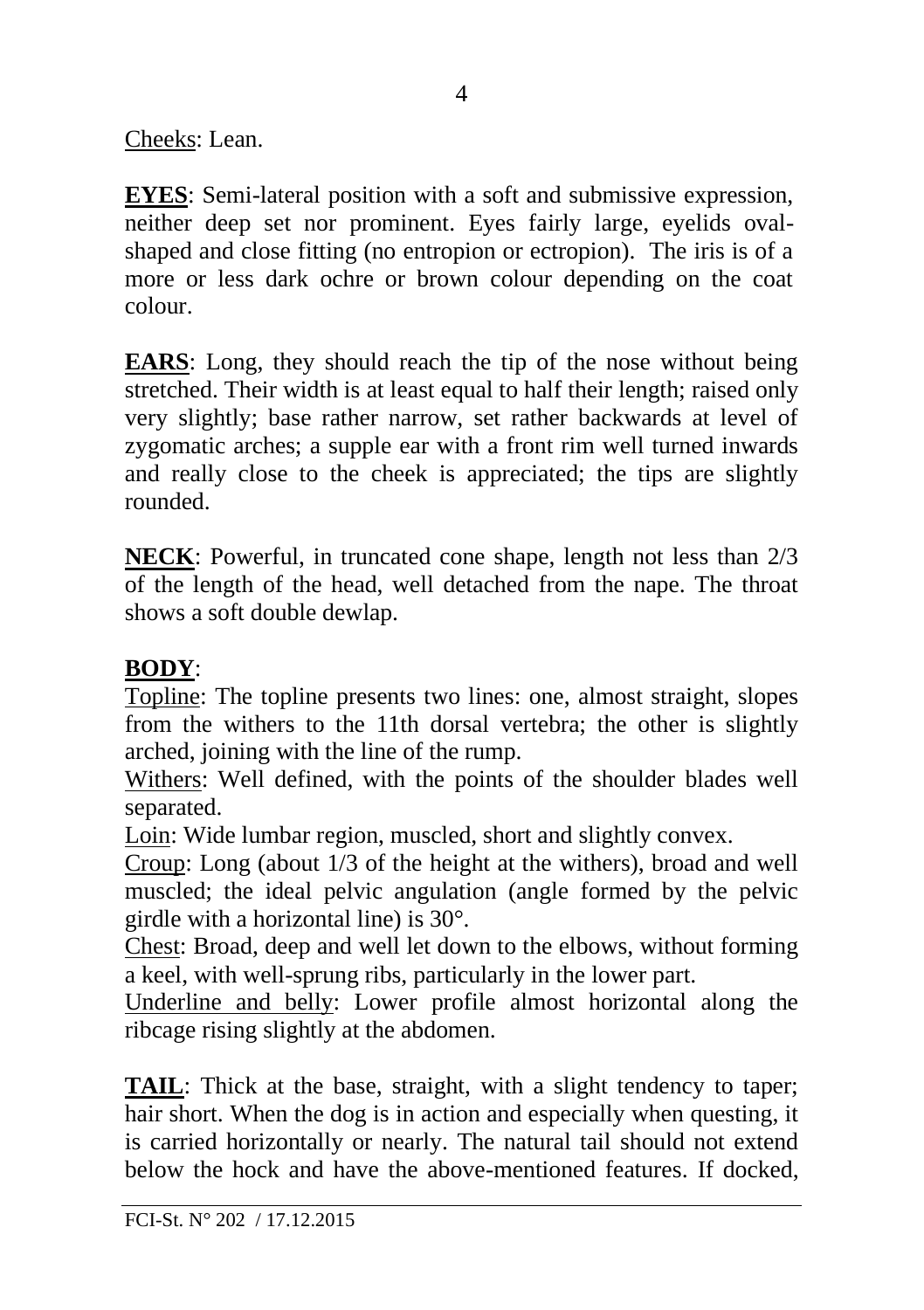for hunting purposes and in compliance with health and animal welfare, the tail must have a length of 15–25 cm from the root.

### **LIMBS**

FOREQUARTERS:

General appearance: Very free in movement.

Shoulder: Strong, well muscled, long and sloping.

Upper arm: Sloping, fitting to the ribcage.

Elbow: The point of the elbow should be on perpendicular line from the rear point of the shoulder blade to the ground.

Forearm: Strong, straight, with strong and well marked sinews.

Metacarpus (Pastern): Well proportioned, lean, of good length and slightly sloping.

Forefeet: Strong, slightly oval shaped; well arched with tight toes and strong nails well curved towards the ground. Colour of nails is white, yellow or brown, of a more or less dark shade depending on the colour of the coat; pads elastic and lean.

#### HINDQUARTERS:

Thigh: Long, parallel, muscular, with a rear edge almost straight. Stifle (Knee): Well angulated*.*

Lower thigh: Strong.

Hock joint: Broad.

Metatarsus (Rear pastern): Relatively short and lean.

Hind feet: With all the characteristics of the forefeet: they have dewclaws, the absence of which is not a fault. Double dewclaw is tolerated.

**GAIT / MOVEMENT**: Extended and fast trot, with powerful propulsion from the hindquarters, head raised and nose held high in such a way that, when hunting, the nose is higher than the topline.

**SKIN**: Tough but elastic; finer on the head, the throat, the armpits and on the lower parts of the body. The visible pigmentation must be of a corresponding colour with the coat, and never show black spots.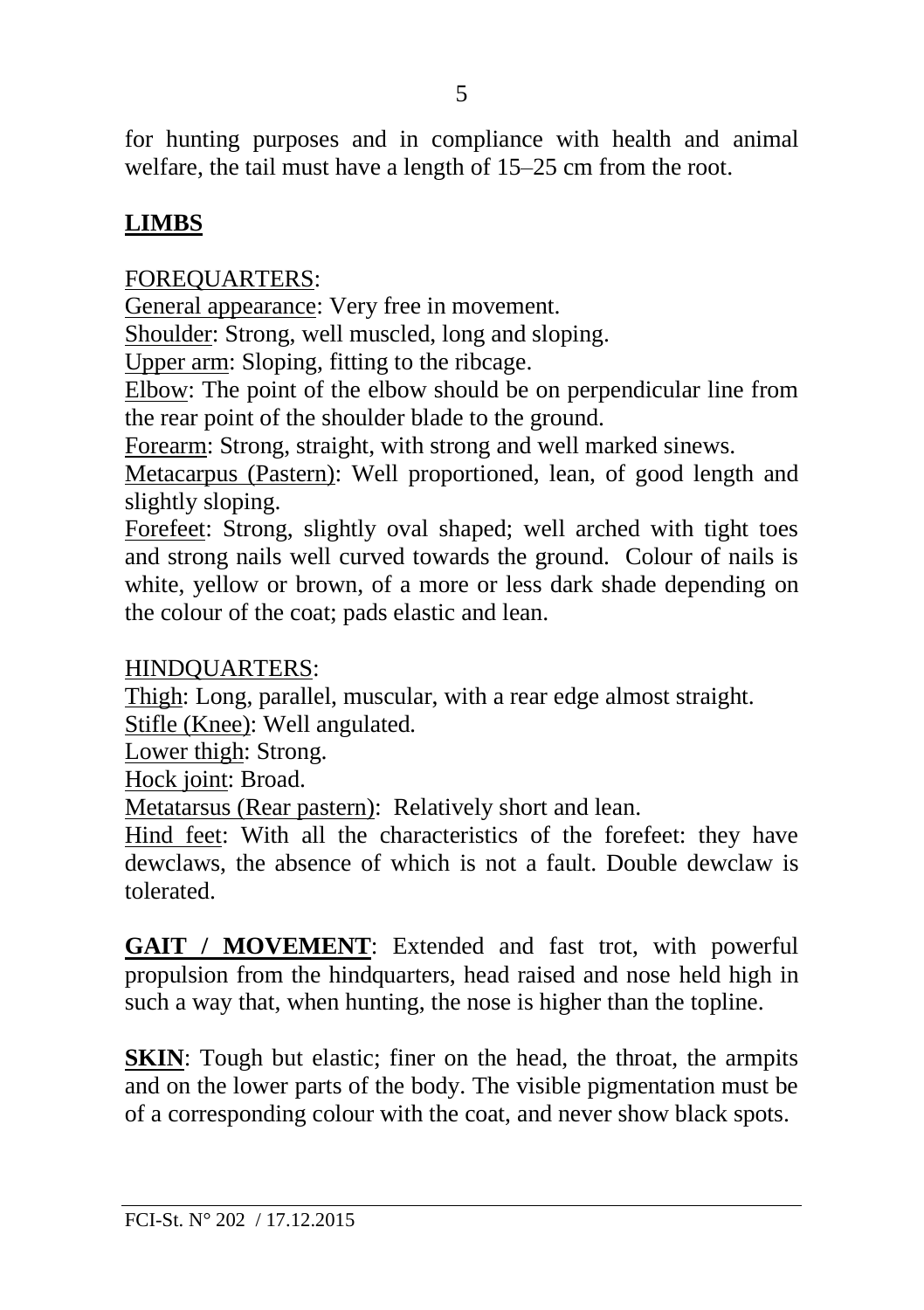The pigmentation of the mouth is pink; in the roans or white and chestnut coloured dogs they sometimes show brown or pale chestnut spotting.

# **COAT**

Hair: Short, dense and glossy, finer and shorter on the head, the ears, front part of the legs and feet.

Colour:

White. White with patches of varied size of an orange or more or less dark amber colour. White with more or less large brown patches. White speckled with pale orange, i.e. orange roan. White speckled with brown, i.e. liver roan. In this last combination, a metallic sheen is appreciated, and a warm shade of brown is preferred, recalling the colour of a monk's frock.

A symmetrical facial mask is preferred, but the absence of a mask is tolerated.

# **SIZE AND WEIGHT**:

| Height at the withers:                    | $55 - 67$ cm. |
|-------------------------------------------|---------------|
| Preferred size for males: $58 - 67$ cm.   |               |
| Preferred size for females: $55 - 62$ cm. |               |

Weight: Between 25 and 40 kg depending on size.

# **FAULTS**:

Any departure from the foregoing points should be considered a fault and the seriousness with which the fault should be regarded should be in exact proportion to its degree and its effect upon the health and welfare of the dog and on its ability to perform its traditional work.

# **SEVERE FAULTS**:

- Accentuated undershot mouth.
- Excessive amount of skin causing an exaggerated dewlap or an un-divided dewlap and too many wrinkles on the head.
- Size, 2 cm above or below the standard height at the withers.
- An upturned tail is highly undesirable.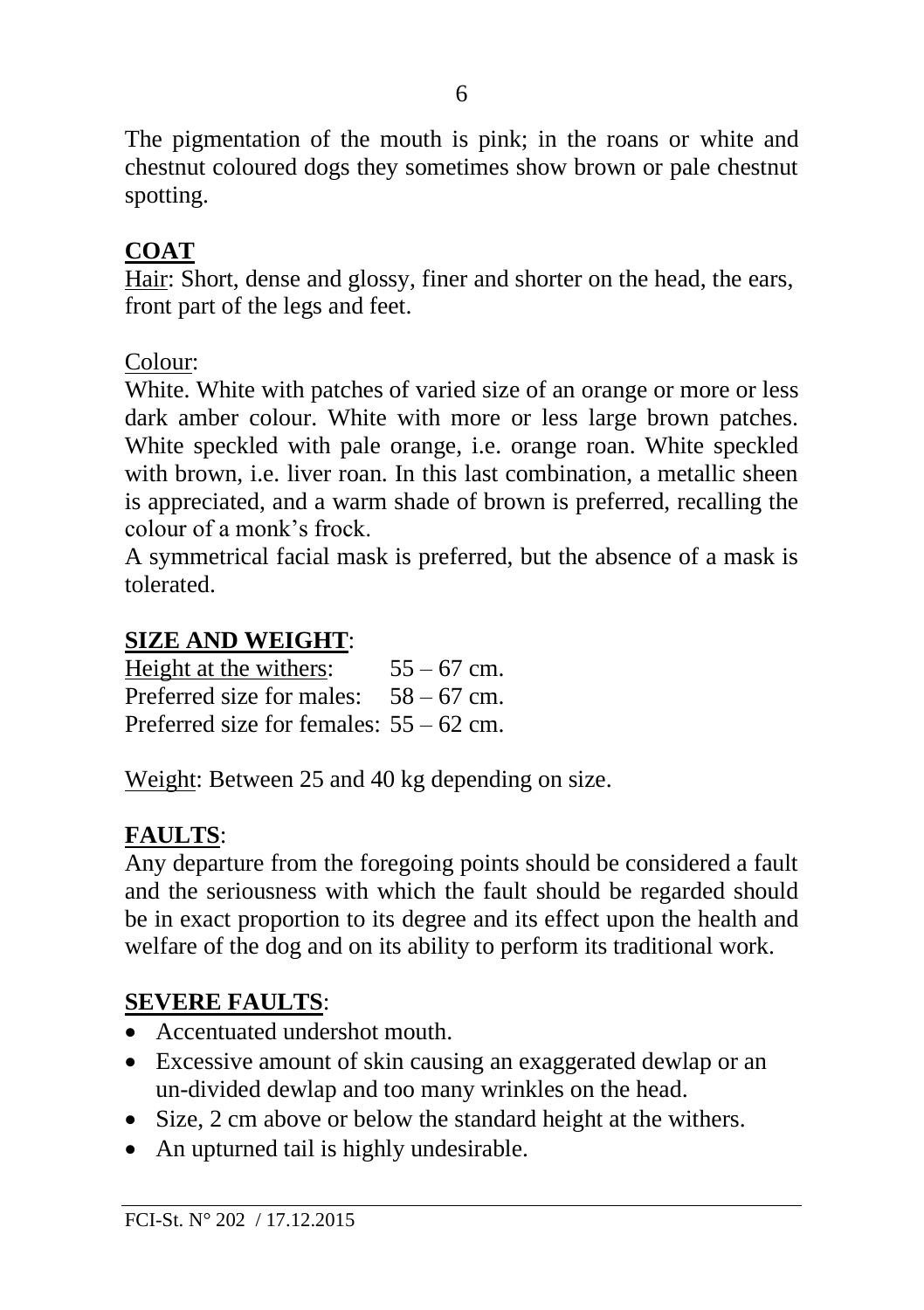# **DISQUALIFYING FAULTS**:

- Aggressive or overly shy dogs.
- Any dog clearly showing physical or behavioural abnormalities.
- Split nose.
- Convergence of cranio-facial axes.
- Overshot mouth.
- Wall eye.
- Coat black, white and black, tricolour, fawn, hazel, unicolour and tan markings.
- Absence of pigmentation (Albinism).
- Pigmentation of skin and annexes with traces of black.

## **N.B.**:

- Male animals should have two apparently normal testicles fully descended into the scrotum.
- Only functionally and clinically healthy dogs, with breed typical conformation, should be used for breeding.